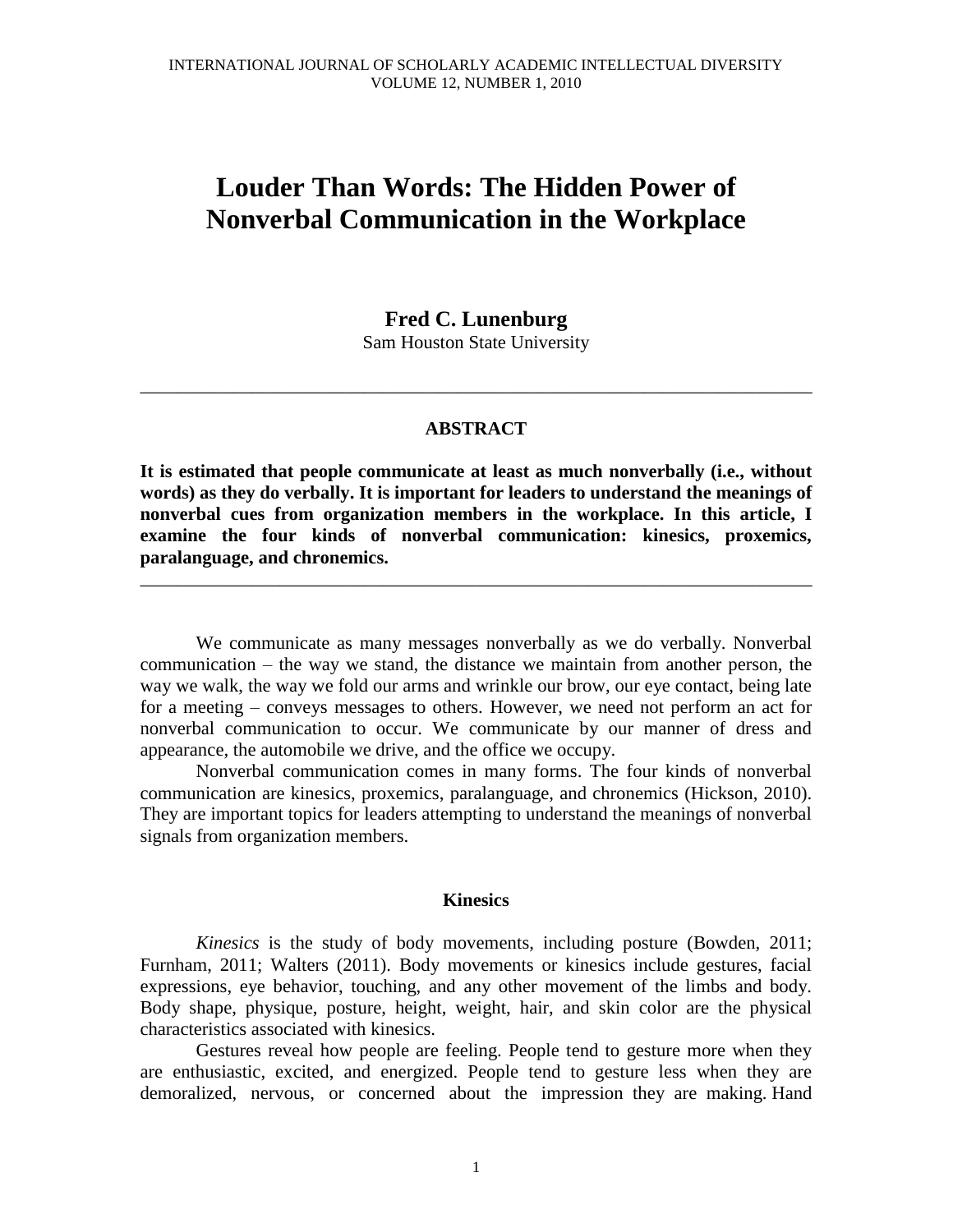gestures, such as frequent movements to express approval and palms spread outward to indicate perplexity, provide meaningful hints to communication.

2\_\_\_\_\_\_\_\_\_\_\_\_\_\_\_\_\_\_\_\_\_\_\_\_\_\_\_\_\_\_\_\_\_\_\_\_\_\_\_\_\_\_\_\_\_\_\_\_\_\_\_\_\_\_\_\_\_\_\_\_\_\_\_\_\_\_\_\_\_\_\_\_\_\_\_\_\_\_\_\_\_\_\_\_\_

Facial expressions convey a wealth of information. The particular look on a person's face and movements of the person's head provide reliable cues as to approval, disapproval, or disbelief. When people begin to experience an emotion, their facial muscles are triggered. The six universal expressions that most cultures recognize are happiness, sadness, anger, fear, surprise, and disgust. Smiling, for example, typically represents warmth, happiness, or friendship, whereas frowning conveys dissatisfaction or anger. However, smiling can be real or false, interpreted by differences in the strength and length of the smile, the openness of the eyes, and the symmetry of expression.

Eye contact is a strong nonverbal cue that serves four functions in communication (Hickson, 2010). First, eye contact regulates the flow of communication by signaling the beginning and end of conversation. Second, eye contact facilitates and monitors feedback, because it reflects interest and attention. Third, eye contact conveys emotion. Fourth, eye contact relates to the type of relationship between communicators. One can gauge liking and interest by the frequency and duration of time spent looking. Eye and face contact displays ones willingness to listen and acknowledgement of the other person's worth. Eye contact does not indicate truthfulness, as some people believe. It does show interest in the other person's point of view. Prolonged and intense eye contact usually indicate feelings of hostility, defensiveness, or romantic interest. Lack of interest may be indicated through contractions of the pupils or wandering eyes.

Touching is a powerful vehicle for conveying such emotions as warmth, comfort, agreement, approval, reassurance, and physical attraction. Generally, the amount and frequency of touching demonstrate closeness, familiarity, and degree of liking. A lot of touching usually indicates strong liking for another person. It should be noted that men and women interpret touching differently. Concerns about sexual harassment and sexism have greatly limited the use of touching in the workplace (Greenwood, 2010).

Posture is another widely used cue as to a person's attitude. Leaning toward another person suggests a favorable attitude toward the message one is trying to communicate. Leaning backward communicates the opposite. Standing erect is generally interpreted as an indicator of self-confidence, while slouching conveys the opposite. Posture and other nonverbal cues can also affect the impressions we make on others. Interviewers, for example, tend to respond more favorably to job applicants whose nonverbal cues, such as eye contact and erect posture, are positive than to those who display negative nonverbal cues, such as looking down or slouching (Davis, 2011).

Another nonverbal cue is mode of dress. Much of what we say about ourselves to others comes from the way we dress. Despite the general trend toward casual clothing in the workplace, higher-status people tend to dress more formally than lower-ranking organization members. For example, suppose you joined a new organization and on your first day, you entered a room full of employees. How would you know which person was the leader? Increasingly, people who specialize in recruiting top executives are coming to the conclusion that the old adage "clothes make the man or woman" is a particularly good nonverbal cue as to who is in charge. Somehow, the leader is the person who always seems to wear the best tailored suit that flatters his or her physique, or the nicest shirt or blouse, or the shiniest shoes, and the best-looking briefcase. Top executives, such as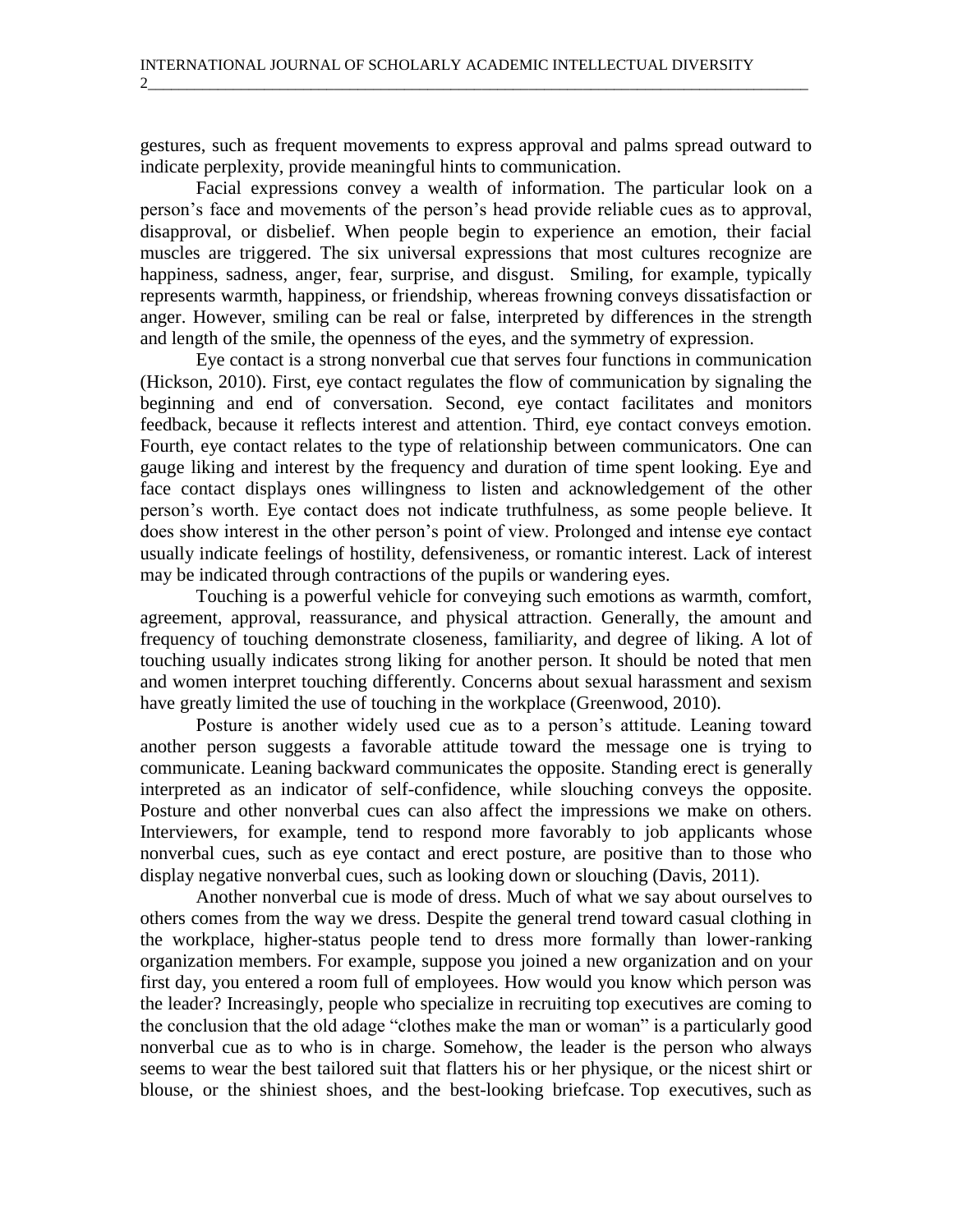Donald Trump (2011), admits that he learned the hard way the importance of wearing the right clothes. The payoff is that when you look like a leader, people will often treat you like one and so over time this increases your chances of promotion and success (Navarro, 2011).

## **Proxemics**

*Proxemics* is the way people perceive and use space, including seating arrangements, physical space, and conversational distance (personal space) (Hall, 1983; Harrigan, 2009). For example, how close do you stand to someone in normal conversation?

Edward Hall (1992), an anthropologist, suggests that in the United States there are definable *personal space zones*.

1. *Intimate Zone (0 to 2 Feet).* To be this close, we must have an intimate association with the other person or be socially domineering.

2. *Personal Zone (2 to 4 Feet).* Within this zone, we should be fairly well acquainted with the other individual.

3. *Social Zone (4 to 12 Feet).* In this zone, we are at least minimally acquainted with the other person and have a definite purpose for seeking to communicate. Most behavior in the business world occurs in this zone.

4. *Public Zone (Beyond 12 Feet).* When people are more than 12 feet away, we treat them as if they did not exist. We may look at others from this distance, provided our gaze does not develop into a stare.

Related to the notion of personal space zones is the concept of physical space. For example, employees of higher status have better offices (more spacious, finer carpets and furniture, and more windows) than do employees of lower status. Furthermore, the offices of higher-status employees are better protected than those of lower-status employees. Top executive areas are typically sealed off from intruders by several doors, assistants, and secretaries. Moreover, the higher the employee's status, the easier they find it to invade the physical space of lower-status employees. A superior typically feels free to walk right in on subordinates, whereas subordinates are more cautious and ask permission or make an appointment before visiting a superior.

Seating arrangements is another aspect of proxemics. You can seat people in certain positions according to your purpose in communication. To encourage cooperation, you should seat the other person beside you, facing the same direction. To facilitate direct and open communication, seat the other person at right angles from you. This allows for more honest disclosure. When taking a competitive position with someone, seat the person directly across from you. Furthermore, high-ranking people assert their higher status by sitting at the head of rectangular tables, a position that has become associated with importance. It also enables high-ranking organization members to maintain eye contact with those over whom they are responsible.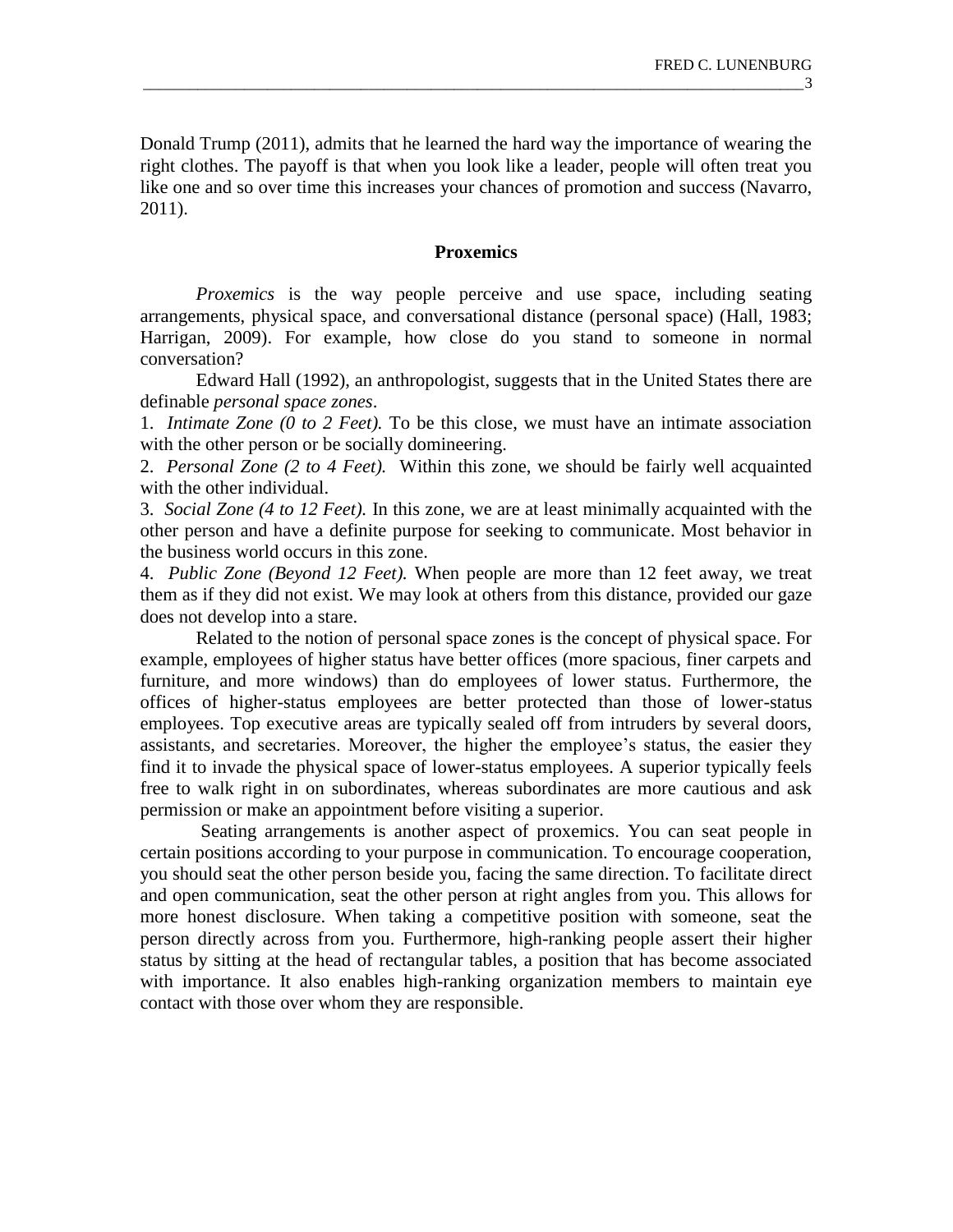# **Paralanguage**

4\_\_\_\_\_\_\_\_\_\_\_\_\_\_\_\_\_\_\_\_\_\_\_\_\_\_\_\_\_\_\_\_\_\_\_\_\_\_\_\_\_\_\_\_\_\_\_\_\_\_\_\_\_\_\_\_\_\_\_\_\_\_\_\_\_\_\_\_\_\_\_\_\_\_\_\_\_\_\_\_\_\_\_\_\_

Paralanguage consists of variations in speech, such as voice quality, volume, tempo, pitch, nonfluencies (for example, uh, um, ah), laughing, yawning, and the like (Jacobi, 2009; Young, 2008). People make attributions about the sender by deciphering paralanguage cues. Aspects of speech such as pitch, volume, voice quality, and speech rate may communicate confidence, nervousness, anger, or enthusiasm. Intelligence is often judged by how people speak.

#### **Chronemics**

*Chronemics* is concerned with the use of time, such as being late or early, keeping others waiting, and other relationships between time and status (Hickson, 2010). For example, being late for a meeting may convey any number of different messages including carelessness, lack of involvement, and lack of ambition. Yet, at the same time, the late arrival of high-status persons reaffirms their superiority relative to subordinates. Their tardiness symbolizes power or having a busy schedule.

#### **Conclusion**

Despite the implications of the information about nonverbal communication, be aware that many nonverbal messages are ambiguous. For example, a smile usually indicates agreement and warmth, but it can also indicate nervousness, contempt, deceit, fear, compliance, resignation – even, on occasion, anger. Nevertheless, nonverbal messages are a rich source of information. Your own nonverbal behavior can be useful in responding to others, making stronger connections with others, and conveying certain impressions about yourself.

As you read this material ask yourself, "What can I do to present myself more favorably to those around me in the workplace?" Specifically, what can I do nonverbally to cultivate the impression that I have the qualities to be a good leader?" There are several things you can do nonverbally that will enhance your leadership image. People who are self confident speak and write with assurance. They also project their leadership image through various nonverbal cues. Following are some suggestions (see Table 1).